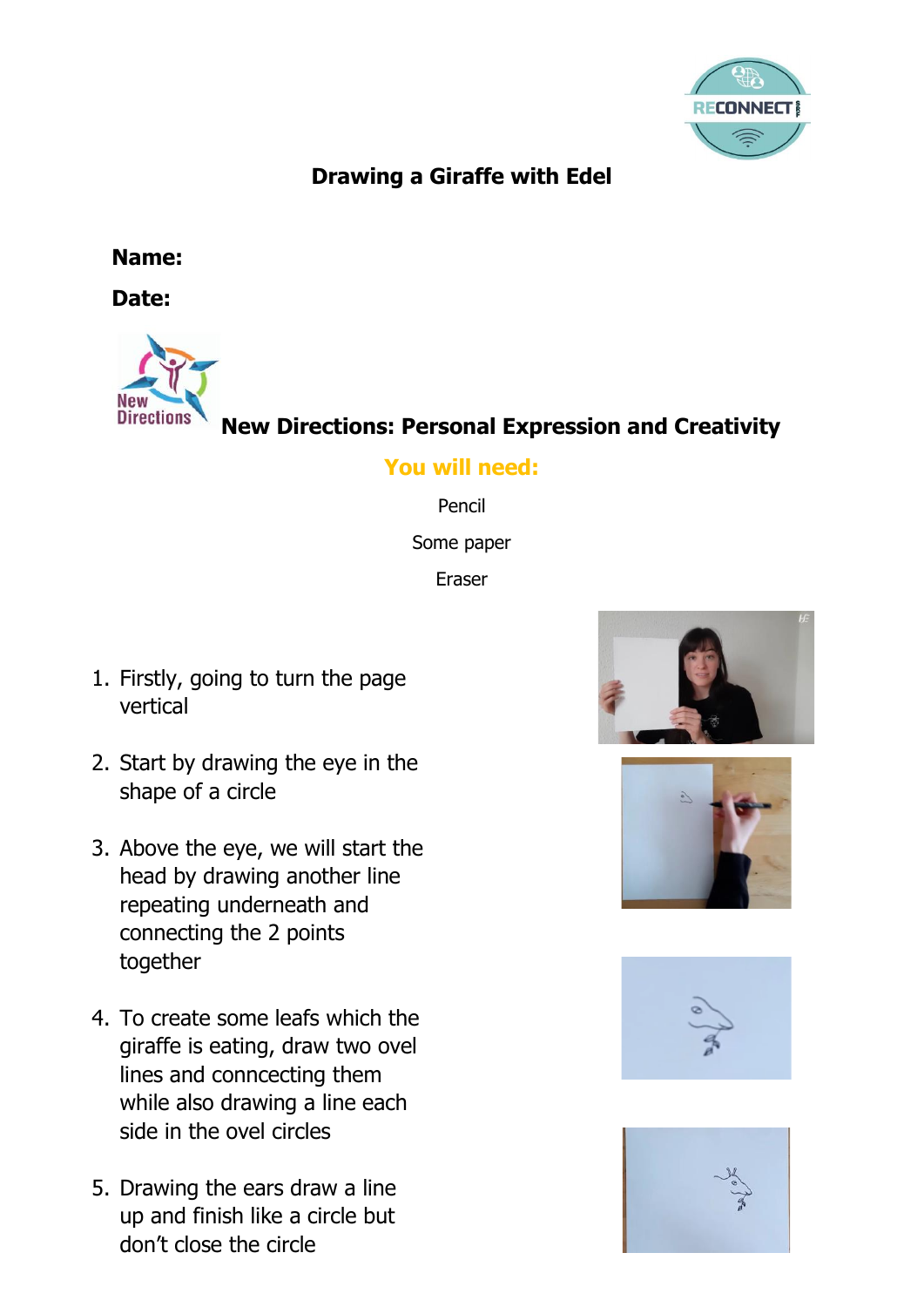6. To draw the neck we are going to draw one line down with a slight curve in it. Drawing the same on the other line but keeping the line straight

7. Now, going to draw a tail by narrow line and joining it the line for the giraffe back

8. Creating the giraffe's leg, draw two lines with a slight curve

9. Recreating the same line for the rest of the giraffe's legs also adding a small line with a slight curve to join the legs together

10. To create the feet were going to add almost a box shape

11. Now we have created the outline of the giraffe, we will now give him a patter by drawing small circles

12. Adding some extra features, we going to create some leafs and grass

Well done guys, now you have created a wildlife giraffe

Why not add some colour to your giraffe and add it to the Reconnect Facebook page